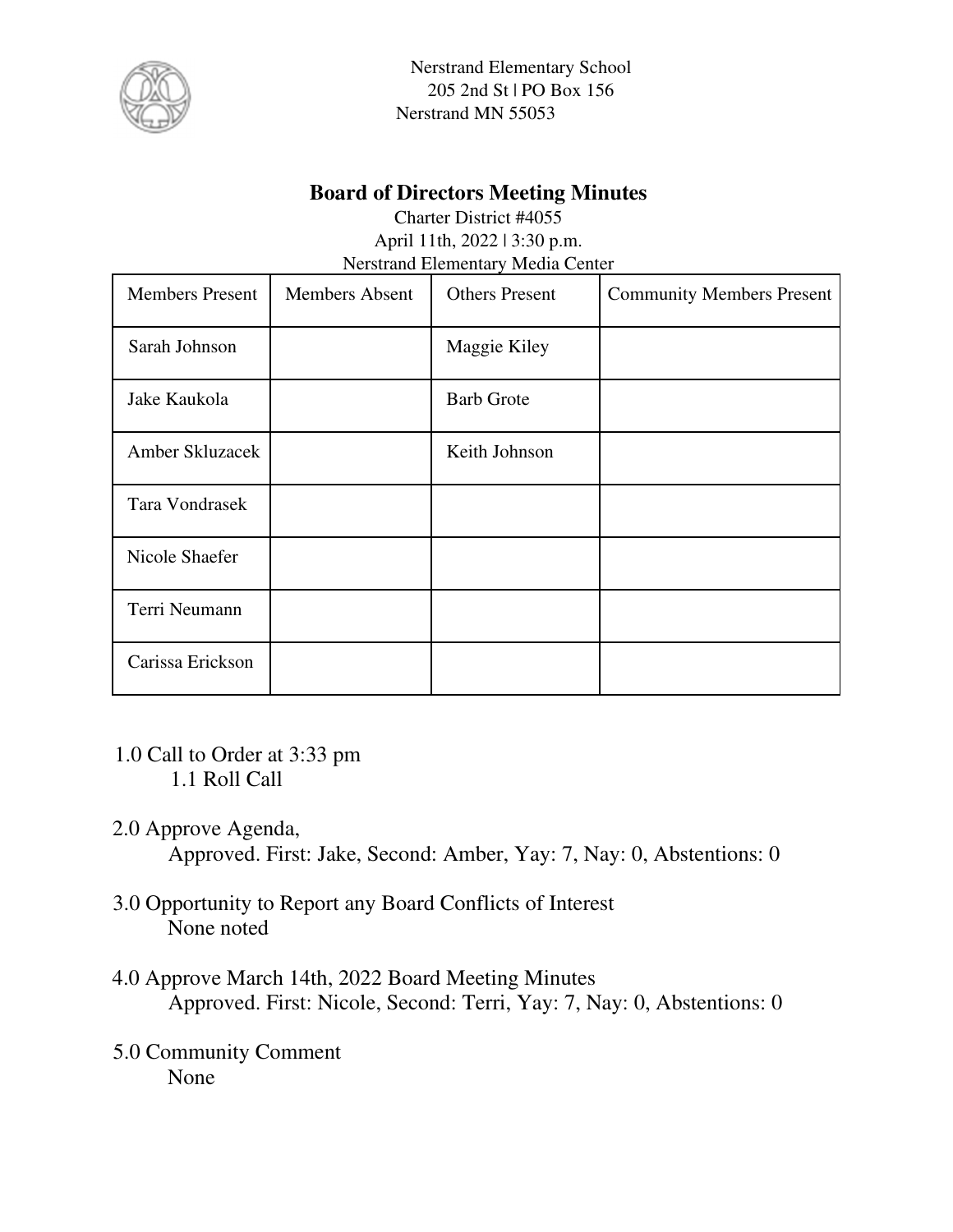6.0 Open Meeting Law Presentation - by Timothy Sullivan

### 7.0 Reports

- 7.1 Director Report
	- a ) School Highlights
		- Our Community Celebration honoree, Fred Somers, visited April 6th. He shared paintings, sketches and shared his Big Woods Park sticker he painted in 1996
		- Andrew Wykes spent April 8th creating art with 4th & 5th grade
		- MCA will begin the week of April 11th. Grades 3rd 5th will be assessed in math and reading & 5th graders in science
			- The Community Celebration is coming back, tradition since 1998 and this is a joy to see come back since we haven't celebrated since the pandemic began
			- Another exciting update is the return of the Sock Hop, it is scheduled for the evening of April 29th
	- b) Personnel Update
		- Special education paraprofessional, Trace Miner-Jacobson, has accepted the position of Administrative Assistant. She was unanimously selected by the hiring committee
	- c) NEO Update
		- Sarah Johnson & Maggie Kiley will meet with NEO to complete final review of Performance Framework
	- d) Director Evaluation focus on enrollment growth
		- We will hold another Open house May 5th from 5:00-6:30 pm. Billboard will be going up in Faribault, an will have an ad showing at Cannon Valley Cinema before every movie. Enrollment committee will be meeting again by the end of April.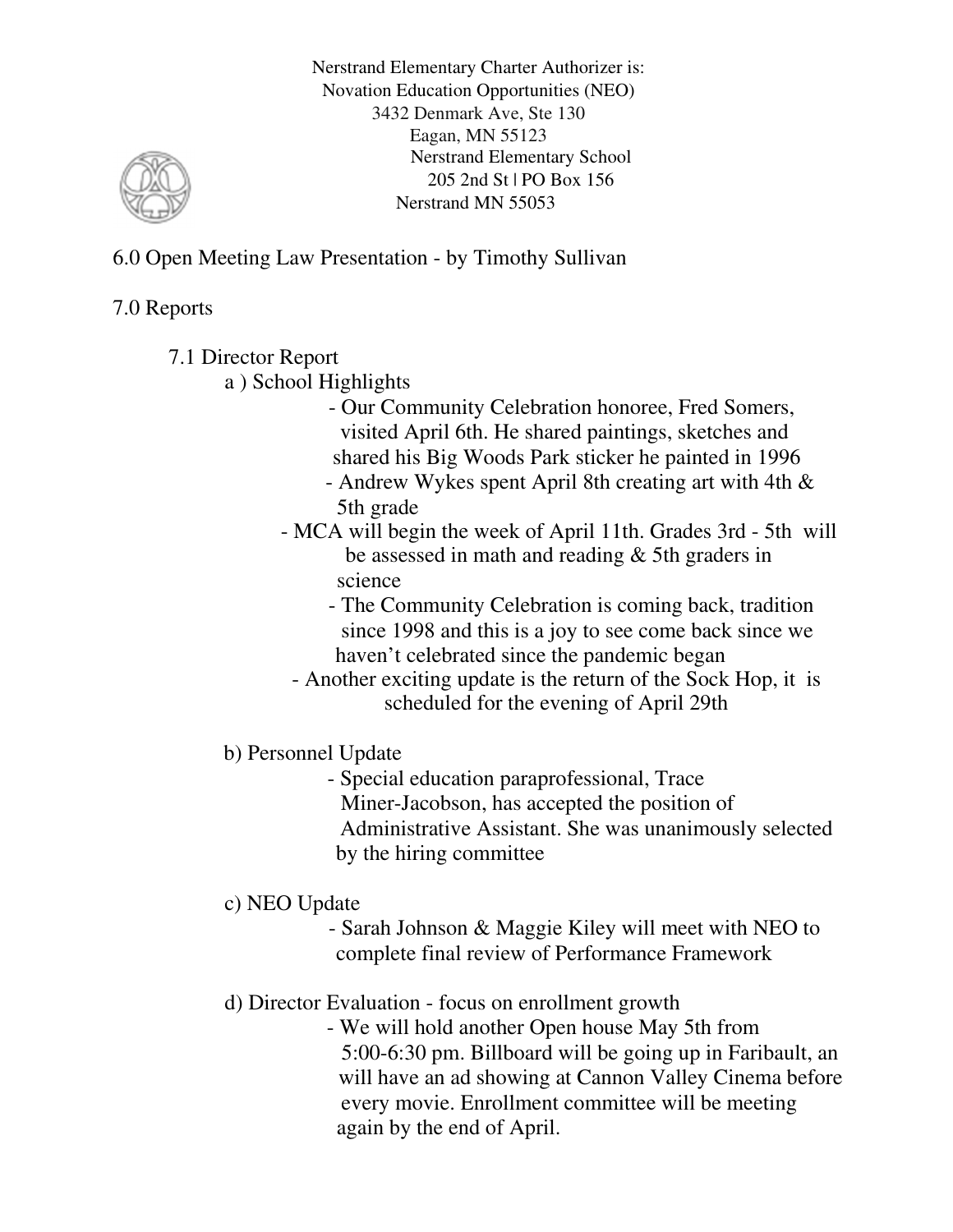

d) Student Performance Results

- Reviewed group screening in 1st Grade reading and math

# e) COVID-19 update

- Pandemic protocols has been continuing to roll back. The drinking fountain is now back on, everyone leaving out the front door and having regular seating in the lunchroom
- 7.2 NEO Authorizer Comments - None
- 7.3 Enrollment Update

109 students currently enrolled for fall. Specific grade counts are Kindergarten - 22, 1st Grade - 22, 2nd Grade - 16, 3rd Grade - 16, 4th Grade - 18 and 5th Grade - 15

#### 7.4 Finance Report

a) Monthly Financial Report

Motion to approve Monthly Financial Report Motion approved. First: Amber, Second: Terri, Yay: 7, Nay: 0, Abstentions: 0

b) Update given on the search for Financial Service Manager, the selection of an auditor and reviewing the proposed FY23 and 3 year budgets

## 8.0 Policy

8.1 Review: Volunteer Background Checks Policy #415

## 9.0 New Business

9.1 Approve FY23 Financial Services Contract Motion to approve FY23 Financial Services Contract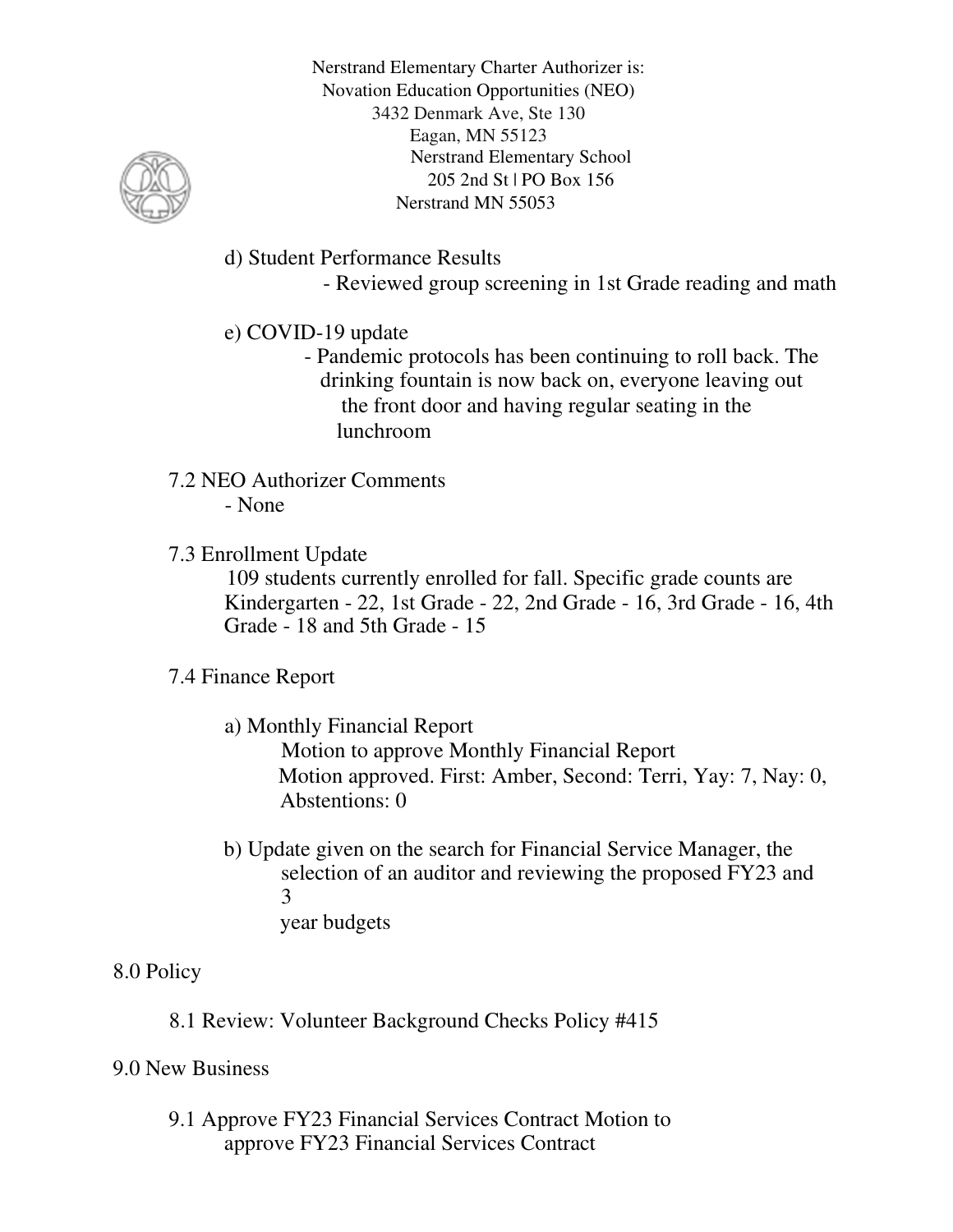

Motion approved. First: Amber, Second: Tara, Yay: 7, Nay: 0, Abstentions: 0

- 9.2 Approve FY23 Auditor Contract with Abdo Motion to approve FY23 Auditor Contract with Abdo Motion approved. First: Amber, Second: Terri, Yay: 7, Nay: 0, Abstentions: 0
- 9.3 Approve FY23 Budget and 3-Year Budget Motion to approve FY23 Budget and 3-Year Budget Motion approved. First: Jake, Second: Terri, Yay: 7, Nay: 0, Abstentions: 0
- 9.4 Approve FY23 Student-Centered Learning Contract ECSE Teacher \$100/hr Motion to approve FY23 Student-Centered Learning Contract - ECSE Teacher \$100/hr Motion approved. First: Amber, Second: Nicole, Yay: 7, Nay: 0, Abstentions: 0
- 9.5 Approve FY23+FY24 On The Move Therapy Services, LLC Contract OT \$104/hr Motion to approve FY23+FY24 On The Move - Therapy Services, LLC Contract OT \$104/hr Motion approved. First: Tara, Second: Amber, Yay: 7, Nay: 0, Abstentions: 0
- 9.6 Approve FY23 EdVisions Contract Motion to approve FY23 EdVisions Contract Motion approved. First: Amber, Second: Terri, Yay: 7, Nay: 0, Abstentions: 0

#### 10.0 Old Business

9.1 Review BOD Work Calendar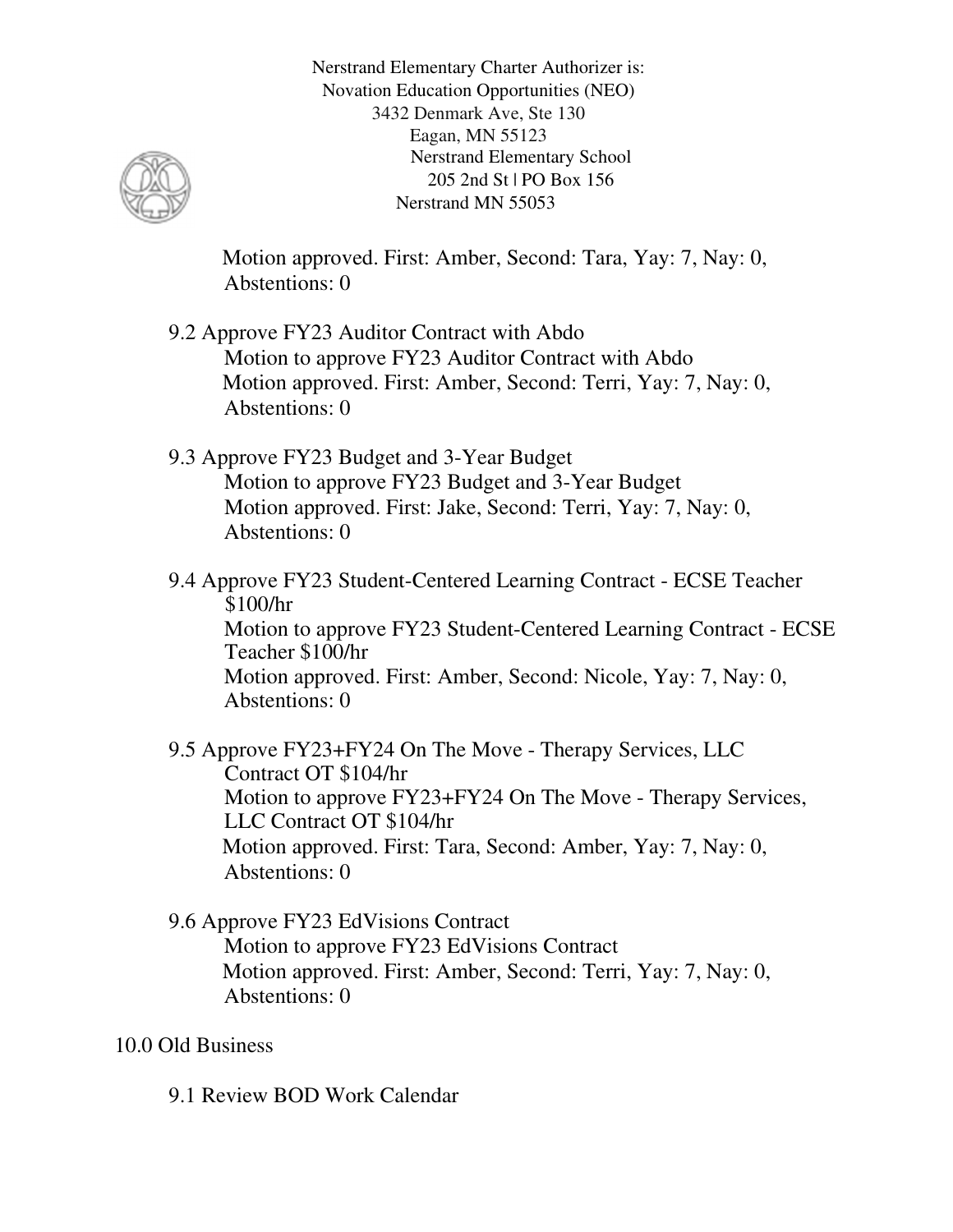

a) Announce 30 day notice of BOD election - election process update, February 10th, ballots sent April 4th

#### 11.0 Other

- 11.1 Navigation to Board packet success? Some confusion but everyone is learning, progress toward board being able to assemble packets more easily
- 11.2 Opportunity for BOD member comments on meeting: Did we stay on track? Strategic vs. micro-manage? Everyone able to participate? Yes meeting went well and progressed nicely. As a board we need to work on discussing the motion at hand with questions, information and points to and for the motion prior to a vote, during the discussion portion of a motion. Motions that are not given a second will fail and not move to discussion. After discussion board will verbally vote yay or nay and effectively decide if the motion passes or fails.
- 11.3 Next Board of Directors meeting May 9th, 2022 at 3:30 pm, Nerstrand Media Center

12.0 Adjournment at 5:39 pm Approved. First: Amber, Second: Terri, Yay: 7, Nay: 0, Abstentions: 0

Signed \_\_\_\_\_\_\_\_\_\_\_\_\_\_\_\_\_\_\_\_\_\_\_\_\_\_\_ \_\_\_\_\_\_\_\_\_\_\_\_\_\_\_\_\_\_\_\_\_\_\_\_\_\_\_\_\_

Chairperson of the Board Clerk of the Board